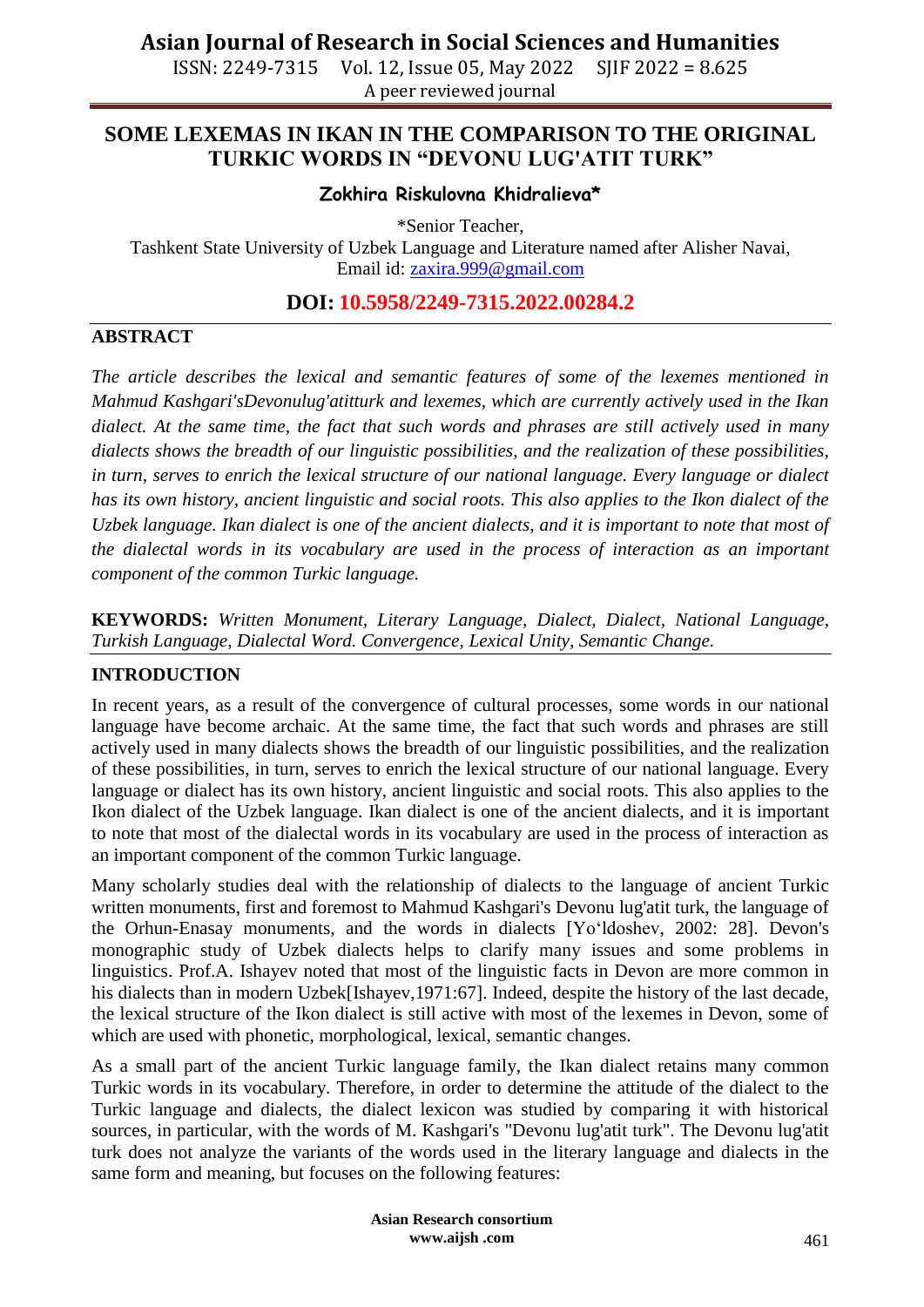## **Asian Journal of Research in Social Sciences and Humanities**

ISSN: 2249-7315 Vol. 12, Issue 05, May 2022 SJIF 2022 = 8.625 A peer reviewed journal

*1) words that are present in the play and have undergone a phonetic change in the literary language or dialect. For example:(Edited)Restore original*

| In "Devonulug'atitturk" | In the dialect | In literarylanguage |                              |
|-------------------------|----------------|---------------------|------------------------------|
| jandaq (DLT. I, 51);    | ja:ntaq        | yantoq (tikan)      | 2) words<br>that are         |
| jilan (DLT. I, 36       | jila:n         | ilon                | present<br>in<br>the         |
| jip (DLT. I, $8$        | jip            | ip                  | play and<br>dialect,         |
| jundi (DLT. I, 37);     | jü:ndi         | yuvindi             | but<br>are                   |
| čibiq (DLT. I, $361$ ); | čibiq          | chiviq              | not used<br>in               |
| qariš(DLT. I, 350);     | qa:riš.        | qarich              | literary<br>language         |
| kesäk (DLT. I, 372      | käsäk          | kesak               |                              |
| baldu (DLT. I, 395);    | ba:lta         | bolta.              | A<br>comparat                |
| qoγurmač (DLT. I, 454); | qoγurma: š     | qo'g'irmoch         | ive study<br>of<br>the       |
| sigil (DLT. I, 375);    | sinir          | so'gal              | vocabula                     |
| ačïγ(DLT. I, 94);       | a: jiq         | achchiq             | ry of the<br>Iqan<br>dialect |

with the words in Devonu lug'atit turk shows that many of the words in Devon are in active use. For example, the mouth is the part of the straw that is spilled on the ground after the wheat and other grains have been harvested (DLT. I, 120). This lexeme also exists in other dialects and languages and has different meanings: gagauz. a field where grain is harvested; qozoq*aηїz* plowed land; turkm. *aηїz* - the place where grain is grown; turk: the roots of cereals left on the ground; *aηїz* land left vacant after harvest; 2. Uncultivated arable land[Abdullayev,1961:19]; Osh dialect *aηїz* pasture land (O"DM. II, 421); In the Karabulak dialect, the place where the grain is harvested is exactly the same as in the DLT[Begaliyev, 2002:10]; Wheat stalks left in the field harvested in Karnak dialect[Xolmedova, 2005:60]; In the Turkestan dialect, *anjz* is the place where wheat (grain crops) is harvested [Muhammadjonov,1981:73). In the Iqan dialect, *aηїz*is a narrower and more specific meaning of wheat as a type of raw material for livestock, representing a stalk larger than straw. The Karnak dialect also refers to wheat stalks, but the emphasis is on the stalks where the crop is harvested. In Devon, it refers to the part of the wheat and other cereals that fell to the ground after the harvest.

*adaš* (Koshg"ariy, 1960: DLT. I, 92) - Devonu lug'otit turk states that this lexeme *A:dїmїs bir äkä, a:dašäkämmis. Vene:rä ajto:m, Ilma:ra ajto:m, Gö:zäl si:ηnimäm näbäräläriniη a:dїnї Mühä:mmät qo:jїptї, hä:mmäsi a:daš o:ptї.* Today, this lexeme has undergone semantic changes in both literary language and Ikan dialect. However, the meaning of the Devonian text is related to the meaning of the dialect through the semantic similarity. In the play, they have the same views, the same age, and the same name in the dialect. Shevada also has the lexeme *du:daš*, which is pronounced with rhyming names*Närzilla:, Päjzilla:, Xajrilla: hä:mmäsi du:daš.*This lexeme occurs in Devon in the form of: tüdäş and: 1) some are said to be similar to others. tü hair, in the sense of hair - däş together, an adverb denoting intimacy; 2) expressed meanings such as color, color, same color (Koshg"ariy, DLT. I,1960:385-386).

*börk*–hood, a hat, a hat without a taste will not be a Turk, without a head will not be a hood.

**Asian Research consortium www.aijsh .com**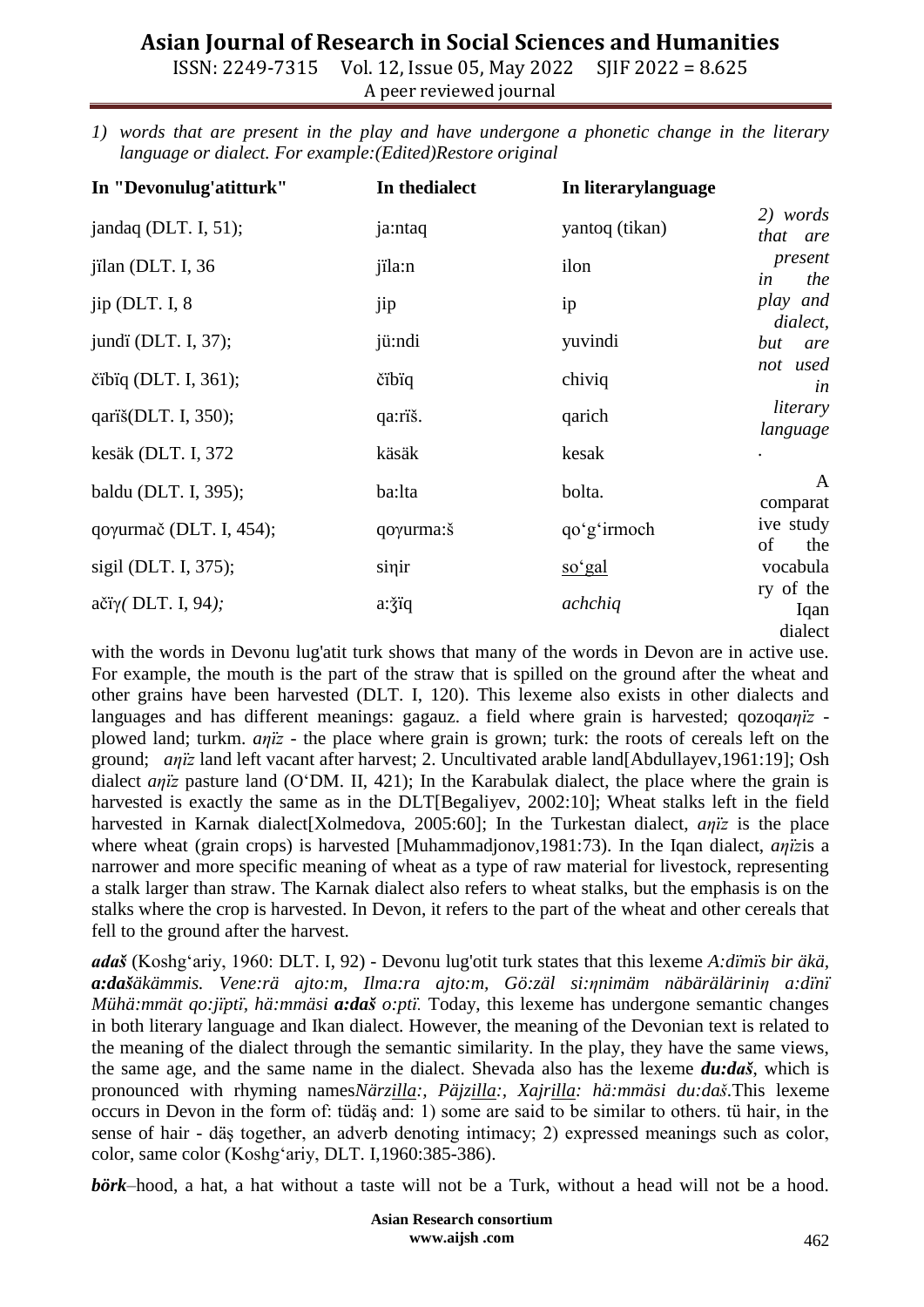# **Asian Journal of Research in Social Sciences and Humanities**

ISSN: 2249-7315 Vol. 12, Issue 05, May 2022 SJIF 2022 = 8.625 A peer reviewed journal

(Index, 75; DLT. I, 333); börk - hat (DTS. Nauka, 1969,118.); Hat, telpak[Abdullayev, 1961:29); The lexeme is also used in Qutadg"u-Bilig to mean "hat." The lexeme Börk is widely used in the dialect to mean "shy" or "rude". *For example:Nimazar, Ta:šbajїη: qї:zї ǯä:bö:rg ä:kä, a:damγa qo:šїlma:jdї. A:jašǯä:bö:rk, undїn sö:za:b o:majdї, un(m) b<sup>i</sup> län še:rik o:saη, ja:rїlїb ö:läsä.* There is a connection between the meaning of the word hat and its meaning in the dialect, that is, in the ancient Turkic language it means "to cover the head", in the dialect it means "closed character".

However, this lexeme is also found in some phrases: *For example, Buzїlγan ö:jiη bö:rkiga tä:gmä (Nochor kishilarga ozor berib, ularni tang ahvolda qoldirmaslik). Qo:ja be:sä e:rkini, kü:ndäbulγa:r bö:rkini. (Indamasa, o'zixtiyorigaqo'ysa, harkuniishkalchiqaradi, ota-onani, xonadondagilarniuyatgaqo'yadi).* 

In Devon, the lexeme *tünäk*means prison, prison (DLT. I, 387), meaning "to sleep", "a place to sleep". In Sheva, the closet is a small, dark room. Stockpiled products and various household items. *I:šlätmäjdo:n bujumnarnїtünäkkää:kkirip qoj.Tünäktä qa:p köp, xuda: bilä:ttä,: u:nїη i:čidäniba:r.* The meaning of this lexeme in Devon is connected with the meaning of the dialect in the dialect of a dark room, a small room.

The lexeme *atlandï* means to ride a horse. It means to saddle a horse, to set off: the man jumped on the horse. (DLT. I, 281); In dialekt, the lexeme is used in the sense of going somewhere, getting ready for a trip, preparing for a trip, there is no riding, no vehicle, the semantic expression is "getting ready somewhere": *Ke:dišgä a:tla:nїp turїpma; To:jγa ba:ramїs, a:tla:nїp tur.*

*baγїr ~ liver. (DLT. I, 341).* In addition to the meaning of the liver in the dialect, the lexeme*Bagir*also has a number of meanings, such as heart, soul, close relative*: ba:γrїpütün; ba:γїrnї qo:γїr.*

*tuγaqlїq ~*interpreted as wood used to make something to cover the mouth of a vessel (DLT. I, 461); This lexeme occurs in dialects in the form of a pan with phonetic changes and means "lid that closes the mouth of the furnace" or "lid that closes the mouth of the pot." In Iqan dialect, tuvaq  $\sim$  means the lid that covers the mouth of the hearth: Tuvaq and o: The Tuva lexeme contains the main sema, "the part that covers the mouth of the object.

"Again, there are many examples of lexemes that have undergone lexical-semantic changes in Devon:*kezik ~ kez, kezag, queue at work*: *Seniη kezigiη keldi*~ Your turn has come. (DLT. I, 372); Iqon: *käzäk*: *Ma:lkäzäk kimdä*? ~ Who is next to feed the cattle? for his wife's cousins and cousins. The hunter hid in a shelter to catch the deer .baldíz  $\sim$  men are told of a younger sister than the wife herself (DLT. I, 13); bald $\overline{a}z \sim$  brother-in-law. Iqan: ba: ld $\overline{a}z \sim$  for the bridegroom to his wife's cousins. *Ba:ldїzlarїm köp, sö:lläšip päräjnä; anγardї*~ ond, swore: *Olanїanγardї~* He swore to him. (DLT. I, 230); Iqan: *anγardї*~ understood. *Se:η sö:ziηni aηγarmapma*; *aηdїdї* ~ tricked. *Avčї kejikni aηdїdї*. ~ The hunter hid in a shelter to catch the deer. (DLT. I, 302);Iqon: *a:ndїdї~* poyladi:*Ke:ba:raräkä de:p a:ndїpturdїm;terinčäk* ~ women's sleeveless outerwear. (DLT. I, 467); Iqon: *tä:rinǯäk* ~ embroidered sheets for brides: *Feru:za känna:jamїη tä:rinǯägi čiräjlik äkä;*qaq ~ danak, kernel: *Erük qaqї~ o 'rik danagi; qaq et ~ qoq go'sht va har bir qotgan narsa*. (DLT. I, 326); Iqan: qa: q ~ applies to dried fruits, melons and meat: *Qa:γun qa:qї, a:lma qa:qї, örik qa:qї, qa:q et;kek*~ cake, hatred, revenge. (DLT. I, 327); Iqon: käk ~ gina. Typically, this lexeme is used in pairs as *käk-ki:nä*. *Män u:rїšsamam, qїrїlsamam käk***-***ki:nä qїmajma, sö:lläj bärämä*.

So, from the above examples, it can be concluded that the lexemes given in the play have come down to us with some phonetic, lexical, semantic changes as a result of language development. As a result, narrowing or widening is observed in the semantics of some lexemes, but the basic semantics in lexical units are preserved.